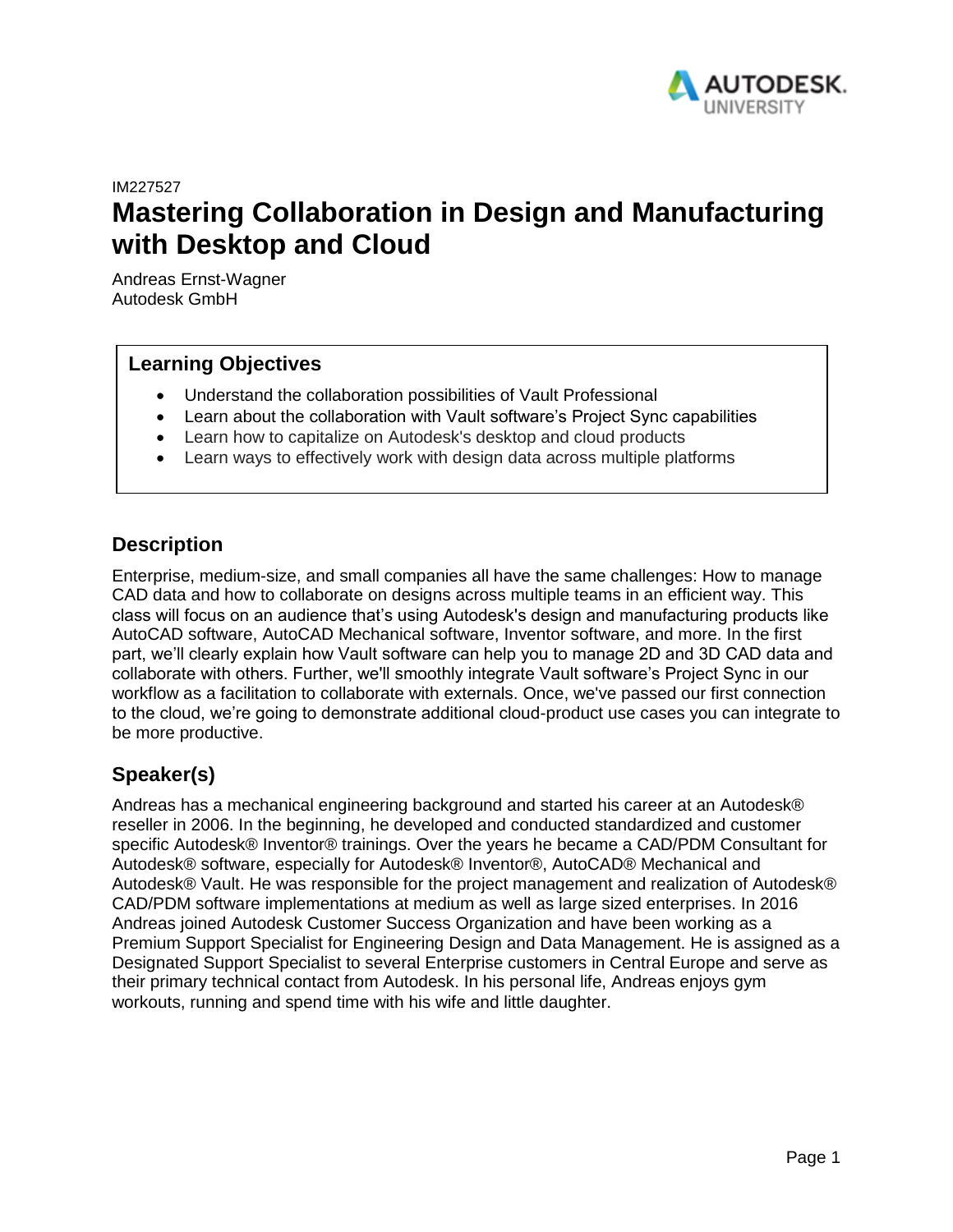

# **Customer Scenario User Insights Survey**

A leading global developer and supplier of technologies, automation and typical services for engineering and machinery with ~1.600 users of Autodesk Inventor, AutoCAD Mechanical and AutoCAD closely work on projects with internal and external parties. The IT department would like to know how users usually store and share their CAD data, beside other business-related questions. Autodesk suggested the User Insights Survey as benefit of their Enterprise Business Agreement.

A User Insights is a targeted and completely anonymous end-user survey developed to capture an "as-is" view of a customer's environment, including infrastructure, product deployments, usage, and workflows. Based on the survey results, Autodesk analyses pain points and potential gaps affecting the customer's productivity, and provides recommendations for services and solutions to optimize their use of Autodesk software.

### **Results**

The overall number of survey respondents is **405 users**. Those users indicated statements on following questions.

- How often do you use Autodesk products?
	- **→ 74 %** users are always using Autodesk products.
- How do you store data?
	- **→ 46 %** users store their data on network shares.
- How do you share project data?
	- **→ 40 %** users share their data via email.

Every IT department should be worried about these results. Where is 54 % of engineering data stored? Users partly indicated to store their data on local and external HDDs as well as on several cloud storage solutions. All these storage locations are outside of the company backup process and can't be restored in a worst-case scenario.

Sharing engineering data via email is an inefficient way often results in time-consuming restructuring of referenced CAD data. Further, the customer limited the file size users can share. Therefore, the most users indicated to use external HHDs and non-Autodesk cloud sharing solutions. This also leads to the loss of file references, especially with DWGs XRefs and Inventor data.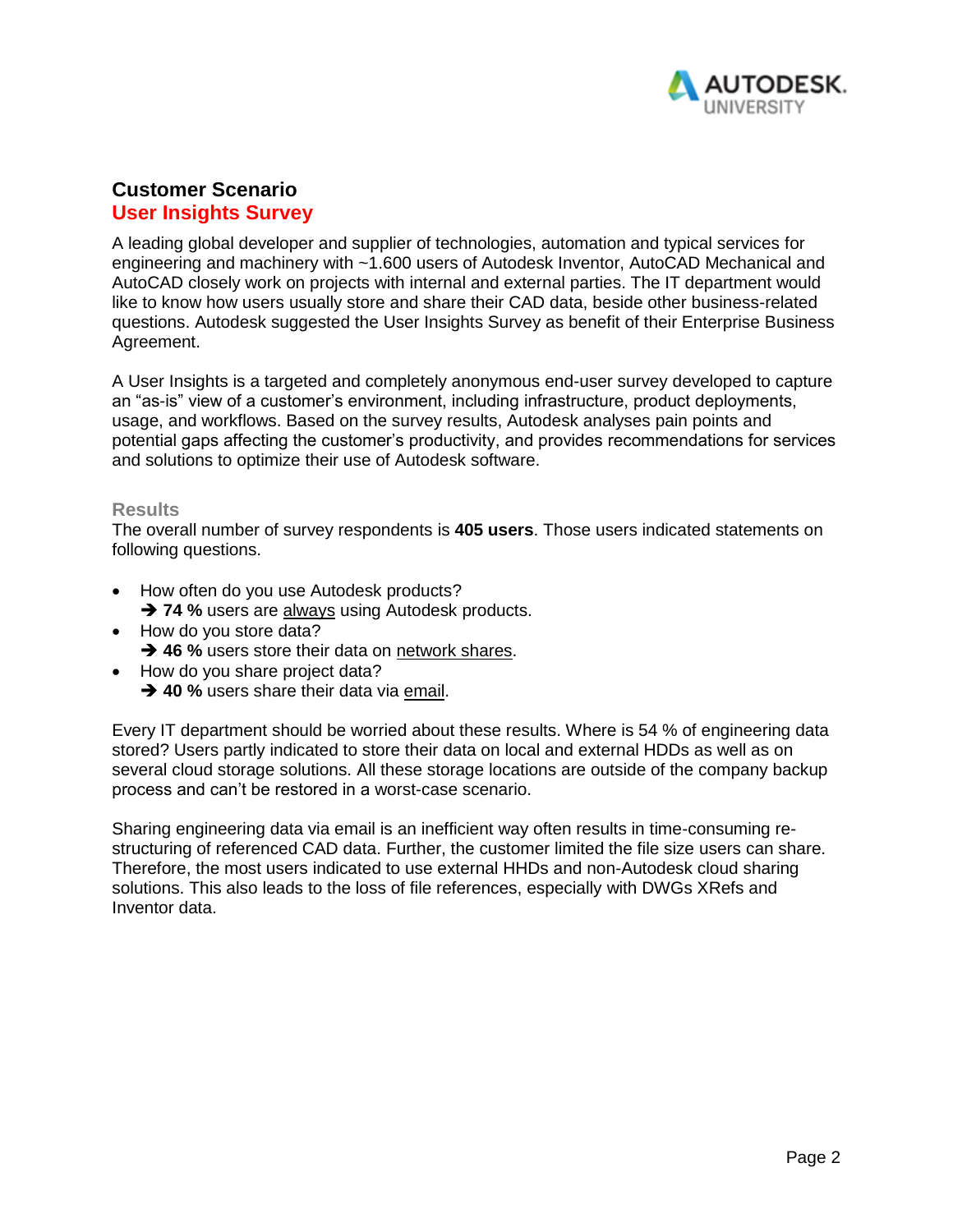

# **Autodesk Vault**

Vault data management software helps organize, manage, and track data creation, simulation, and documentation processes for design, engineering, and construction teams.

You can organize all your files and keep them in one location for easy access. All file versions are retained, so you never misplace or replace past versions. The vault stores each version of a file, along with all file dependencies, giving you a living history of the project as you work on it. The vault also stores file properties for rapid searching and retrieving.

In a design team, all the files and associated data are stored on the server so all users have access to the information and its history. Each member of a team must have a unique login name and password. Team members check out files to prevent more than one member from editing the same file at the same time. Once a file is checked back into the vault, team members can refresh their local copies of the model file to get the latest version from the vault, so all members of the design team work together.

### **Why Autodesk Vault?**

The User Insights Survey results have shown two major challenges. On the one hand the most engineering data is stored somewhere outside of a common storage location. On the other hand, this fact directly impacts data sharing methods as referenced datasets are mostly incomplete.

You've read in the Autodesk Vault definition Vault offers a common data storage solution and allows internal and external parties to access data. The functionality easily covers the called challenges. But, let us shed some light on additional collaboration benefits in Vault.

## **Direct CAD integration**

Autodesk Vault offers integrated add-ins for more than 25 Autodesk applications those connect to the vault server to access files and perform vault operations. Examples are the AutoCAD/AutoCAD Mechanical or the Inventor add-in. When data is added to a vault using the Inventor add-in, the add-in preserves all the complex relationships that are created by assemblies, drawings, presentations, and other files.

| $\times$<br><b>I</b> Check In 'Pad Lock.jam'                                                                                                                                                                                                                                                                                                                        | A Check In 'Gear_Pump_Subassy.dwg'<br>×                                                                                                                                                                                                    |
|---------------------------------------------------------------------------------------------------------------------------------------------------------------------------------------------------------------------------------------------------------------------------------------------------------------------------------------------------------------------|--------------------------------------------------------------------------------------------------------------------------------------------------------------------------------------------------------------------------------------------|
| Keep files checked out<br>Close files and delete working copies                                                                                                                                                                                                                                                                                                     | Keep files checked out<br>0 p<br>Close files and delete working copies                                                                                                                                                                     |
| 僵<br>圈<br>Vault-2019-1<br>áй<br>Ø                                                                                                                                                                                                                                                                                                                                   | Files Tree Files Table                                                                                                                                                                                                                     |
| S/Workspace/PS-0001 - INVENTOR/Padlock<br><b>B</b> Assemblies<br><b>Pa</b> Catch Assembly.iam<br>Combo Assembly.iam<br><b>Pad Lock.iam</b><br><b>B-Rand</b> Parts<br>Case Back.ipt<br>☞<br>Case Inner.ipt<br>Case Outer.ipt<br>☑<br>Catch Post.ipt<br>☑<br>Catch.ipt<br>罓<br>Combo Backing Plate.ipt<br>☑<br>Dial.ipt<br>罓<br>Lock Shackle.ipt<br>☑<br>Retainer.ipt | \$/Workspace/PS-0002 - ACAD/Gear Pump<br>$\checkmark$<br>Gear Pump Subassy.dwg<br>Level 1-1<br>$\checkmark$<br>DRIVE_SHAFT.dwg<br>Bottom_plate.dwg<br>□ Pump wheel.dwa<br>$\vee$ Level 1-2<br><b>ME</b> Wheel_casing.dwg<br>Pump cover.dwg |
| 12 files / 5006 KB<br>四 -<br><b>Settings</b>                                                                                                                                                                                                                                                                                                                        | 6 Files / 637 KB<br>Settings                                                                                                                                                                                                               |
| Enter comments to include with this version:                                                                                                                                                                                                                                                                                                                        | Enter comments to include with this version:                                                                                                                                                                                               |
| ۸                                                                                                                                                                                                                                                                                                                                                                   |                                                                                                                                                                                                                                            |
| $\overline{2}$<br>OK<br>Cancel                                                                                                                                                                                                                                                                                                                                      | Help<br>OK<br>Cancel                                                                                                                                                                                                                       |

Inventor Vault Add-in and AutoCAD Mechanical Vault Add-in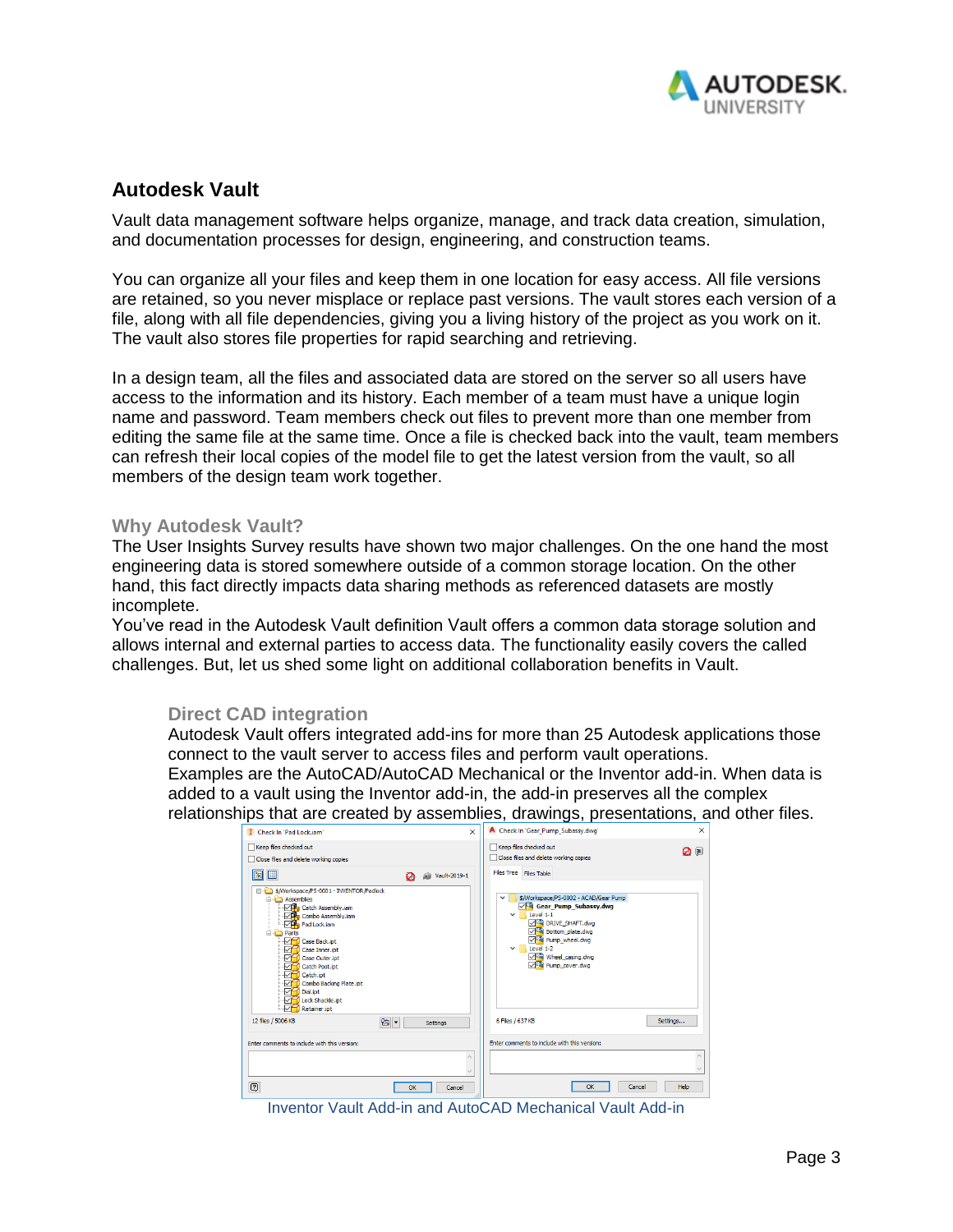

## **Versions and Revisions**

Are you still versioning or revising by creating copies of your datasets and store them in certain folders? I did it as well long time ago. Autodesk Vault takes over these tasks for you. Every time a file check in is done a new version is automatically created. You can easily go back and restore a dataset version from Vault.

Further, you can release complete datasets to approve a design. If such a dataset needs to be revised an automated revision mechanism is applied. So, you can track the lifecycle of all files within a dataset.

| P,<br><b>Work in Progress</b><br>$\checkmark$<br>Latest |                           |                |                 |                           |                   |                               |                                            |
|---------------------------------------------------------|---------------------------|----------------|-----------------|---------------------------|-------------------|-------------------------------|--------------------------------------------|
| <b>File Name</b>                                        |                           | Version        | <b>Revision</b> | <b>State (Historical)</b> | <b>Created By</b> | Checked In                    | Comment                                    |
|                                                         | Gear_Pump_Subassy.dwg     | 4              | ÷               | <b>Work in Progress</b>   | ernst-a           | 10/28/2018 5:17               |                                            |
|                                                         | Bottom_plate.dwg          | 5              | A               | Released                  | moeam             |                               | 10/28/2018 5:25  Released to manufacturing |
|                                                         | <b>ED DRIVE_SHAFT.dwg</b> | $\overline{2}$ | a.              | <b>Work in Progress</b>   | ernst-a           | 10/28/2018 5:17               |                                            |
|                                                         | Pump_cover.dwg            | 4              | A               | <b>For Review</b>         | ernst-a           | 10/28/2018 5:24  Under review |                                            |
|                                                         | Pump_wheel.dwg            | $\overline{2}$ |                 | <b>Work in Progress</b>   | ernst-a           | 10/28/2018 5:17               |                                            |
|                                                         | Wheel_casing.dwg          | 4              | А               | <b>For Review</b>         | ernst-a           | 10/28/2018 5:24  Under review |                                            |

Versions and Revisions applied on an AutoCAD Mechanical dataset

## **Metadata**

Searching for design data is a seemingly simple task. But when you have thousands of files distributed across multiple project folders on the network, it's pretty frustrating and can take a lot of time to find exactly what you need. Vault indexes the information in all the files stored in the database—this includes custom properties and properties extracted from AutoCAD file attributes—so it's much faster to find what you need when you need it.

| : 2 8 8 Plot   <i>8</i> 8   7<br><b>Look For:</b>                                 |                              | Look In:               |                               |        |                                                    |                                                                                       |
|-----------------------------------------------------------------------------------|------------------------------|------------------------|-------------------------------|--------|----------------------------------------------------|---------------------------------------------------------------------------------------|
|                                                                                   |                              | Vault-2019-1 - ernst-a |                               |        |                                                    |                                                                                       |
| Any                                                                               |                              |                        |                               |        | <b>Browse</b>                                      |                                                                                       |
| Advanced<br><b>Basic</b>                                                          | Options                      |                        |                               |        |                                                    |                                                                                       |
| Search for:                                                                       |                              |                        |                               |        | <b>Find Now</b>                                    |                                                                                       |
| Property:                                                                         | <b>Condition:</b>            |                        | <b>Value:</b>                 |        | Stop                                               |                                                                                       |
|                                                                                   | $\checkmark$                 |                        |                               | 众      |                                                    |                                                                                       |
|                                                                                   |                              |                        |                               |        | New                                                |                                                                                       |
|                                                                                   |                              | Add                    | Replace                       | Remove |                                                    |                                                                                       |
|                                                                                   |                              |                        |                               |        |                                                    |                                                                                       |
|                                                                                   |                              |                        |                               |        | Report                                             |                                                                                       |
| Find items that match these criteria:<br><b>Project is Collaboration in Vault</b> |                              |                        |                               |        |                                                    |                                                                                       |
|                                                                                   |                              |                        |                               |        |                                                    |                                                                                       |
|                                                                                   |                              |                        |                               |        |                                                    |                                                                                       |
|                                                                                   |                              |                        |                               |        |                                                    |                                                                                       |
|                                                                                   |                              |                        |                               |        |                                                    |                                                                                       |
| Name                                                                              | Title                        |                        | Project                       | R      | State                                              |                                                                                       |
| $\left  \right $ EPS-00010.dwg                                                    | <b>Gear Pump Subassembly</b> |                        | <b>Collaboration in Vault</b> | ä,     | <b>Work in Progress</b>                            |                                                                                       |
| EPS-00011.dwg                                                                     | Drive Shaft                  |                        | <b>Collaboration in Vault</b> | ä,     | <b>Work in Progress</b>                            |                                                                                       |
| EPS-00012.dwg                                                                     | <b>Bottom Plate</b>          |                        | <b>Collaboration in Vault</b> | B      | <b>Work in Progress</b>                            |                                                                                       |
| EPS-00013.dwg                                                                     | <b>Wheel Casing</b>          |                        | <b>Collaboration in Vault</b> | Δ      | <b>For Review</b>                                  |                                                                                       |
| EPS-00014.dwg                                                                     | <b>Pump Cover</b>            |                        | <b>Collaboration in Vault</b> | A      | For Review                                         |                                                                                       |
| EPS-00015.dwg                                                                     | Valve                        |                        | <b>Collaboration in Vault</b> | ä,     | <b>Work in Progress</b>                            |                                                                                       |
| EPS-00016.dwg                                                                     | <b>Pump Wheel</b>            |                        | <b>Collaboration in Vault</b> | ä,     | <b>Work in Progress</b>                            | Creater<br>ernst-a<br>ernst-a<br>ernst-a<br>ernst-al<br>ernst-a<br>ernst-a<br>ernst-a |
| EPS-00017.dwg<br>EPS-00018.dwg                                                    | Tray                         |                        | <b>Collaboration in Vault</b> | ä,     | <b>Work in Progress</b><br><b>Work in Progress</b> | ernst-al                                                                              |

Search results within the Vault Search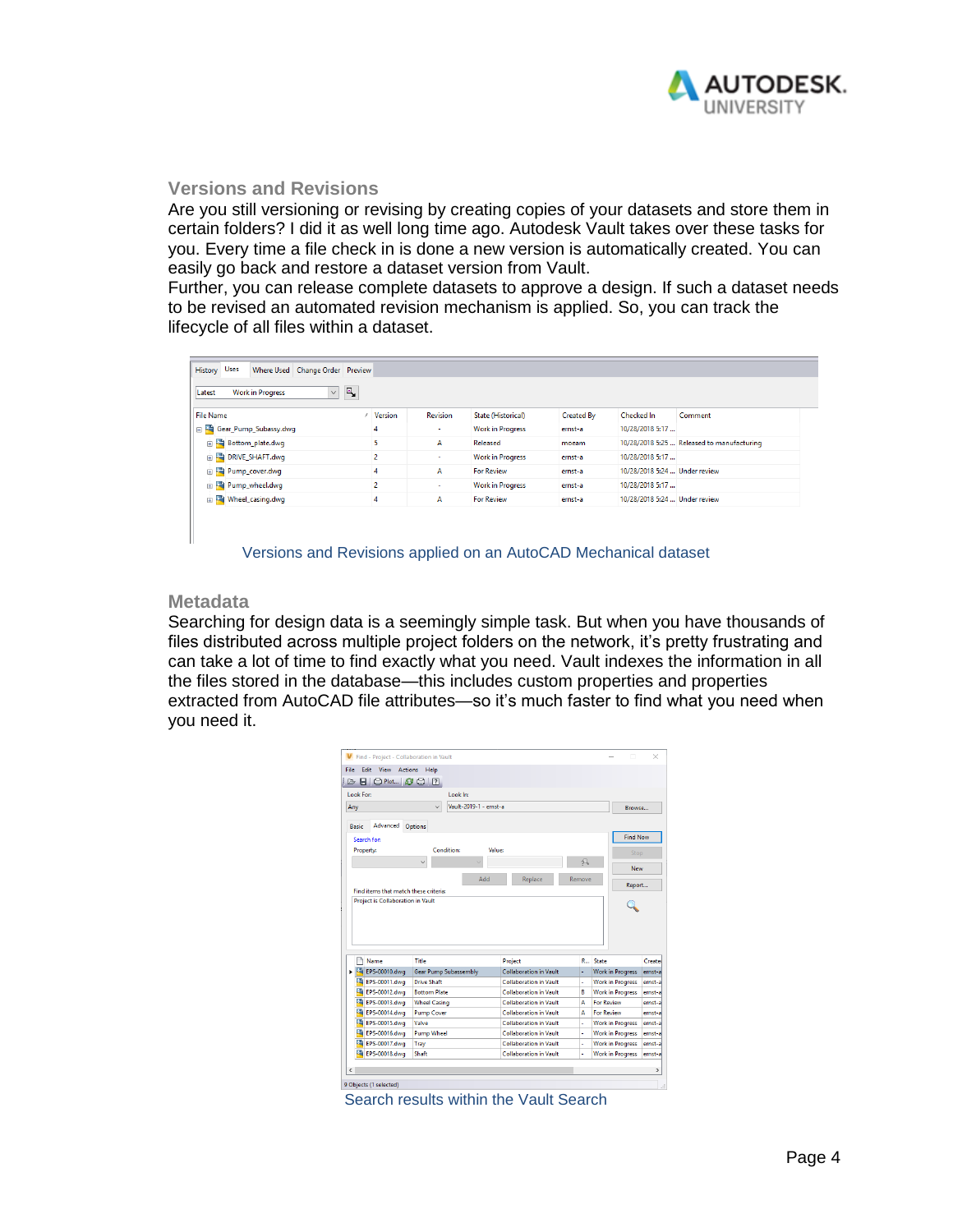

#### **Autodesk Vault Editions**

The class exclusively focus on Autodesk Vault Professional as important collaboration functionalities (e.g. Multi-site replication, ERP integration, etc.) aren't available in Vault Basic and/or in Vault Workgroup. Following the most important items for collaboration with Vault. Reference [link.](https://www.autodesk.com/products/vault/compare-products)

| <b>Products</b>                                        | <b>Vault Basic</b> | <b>Vault Workgroup</b> | <b>Vault Professional</b> |  |  |  |  |  |
|--------------------------------------------------------|--------------------|------------------------|---------------------------|--|--|--|--|--|
|                                                        |                    | Subscribe              | Subscribe                 |  |  |  |  |  |
| - Data management fundamentals                         |                    |                        |                           |  |  |  |  |  |
| Direct CAD integration                                 | ✓                  | $\checkmark$           | $\checkmark$              |  |  |  |  |  |
| Support for AnyCAD                                     | $\checkmark$       | $\checkmark$           | $\checkmark$              |  |  |  |  |  |
| Fast data searching                                    | $\checkmark$       | $\checkmark$           | $\checkmark$              |  |  |  |  |  |
| Central location for project data                      | ✓                  | ✓                      | ✓                         |  |  |  |  |  |
| Data reuse                                             | ✓                  | $\checkmark$           | $\checkmark$              |  |  |  |  |  |
| Concurrent design                                      | $\checkmark$       | $\checkmark$           | $\checkmark$              |  |  |  |  |  |
| Easy administration and configuration                  | ✓                  | $\checkmark$           | $\checkmark$              |  |  |  |  |  |
| Quick, flexible deployment                             | ✓                  | ✓                      | ✓                         |  |  |  |  |  |
| Microsoft Office integration (Word, Excel, PowerPoint) | ✓                  | $\checkmark$           | $\checkmark$              |  |  |  |  |  |
| - Advanced data management                             |                    |                        |                           |  |  |  |  |  |
| Visual data management for Inventor                    |                    | $\checkmark$           | $\checkmark$              |  |  |  |  |  |
| Automate tasks and deliverable creation                |                    | $\checkmark$           | $\checkmark$              |  |  |  |  |  |
| Automatically publish and manage PDFs                  |                    | $\checkmark$           | $\checkmark$              |  |  |  |  |  |
| Projects and reporting                                 |                    | $\checkmark$           | $\checkmark$              |  |  |  |  |  |
| <b>Revision control</b>                                |                    | $\checkmark$           | $\checkmark$              |  |  |  |  |  |
| Flexible data security                                 |                    | ✓                      | $\checkmark$              |  |  |  |  |  |
| Microsoft Outlook integration                          |                    | $\checkmark$           | $\checkmark$              |  |  |  |  |  |
| Project lifecycles                                     |                    | ✓                      | $\checkmark$              |  |  |  |  |  |
| Vault Office (j)                                       |                    |                        | $\checkmark$              |  |  |  |  |  |
| <b>BOM</b> management                                  |                    |                        | $\checkmark$              |  |  |  |  |  |
| Automated engineering change orders                    |                    |                        | ✓                         |  |  |  |  |  |
| Custom objects                                         |                    |                        | $\checkmark$              |  |  |  |  |  |
| Multisite scalability                                  |                    |                        | $\checkmark$              |  |  |  |  |  |
| Revit integration                                      |                    |                        | $\checkmark$              |  |  |  |  |  |
| <b>ERP</b> integration                                 |                    |                        | $\checkmark$              |  |  |  |  |  |

Most important features for Vault's collaboration

**Autodesk Vault Architecture** Reference [link](http://help.autodesk.com/view/VAULT/2019/ENU/?guid=GUID-8E5D6085-A006-4D9F-B880-10E18BABFF6B) from the Vault Help.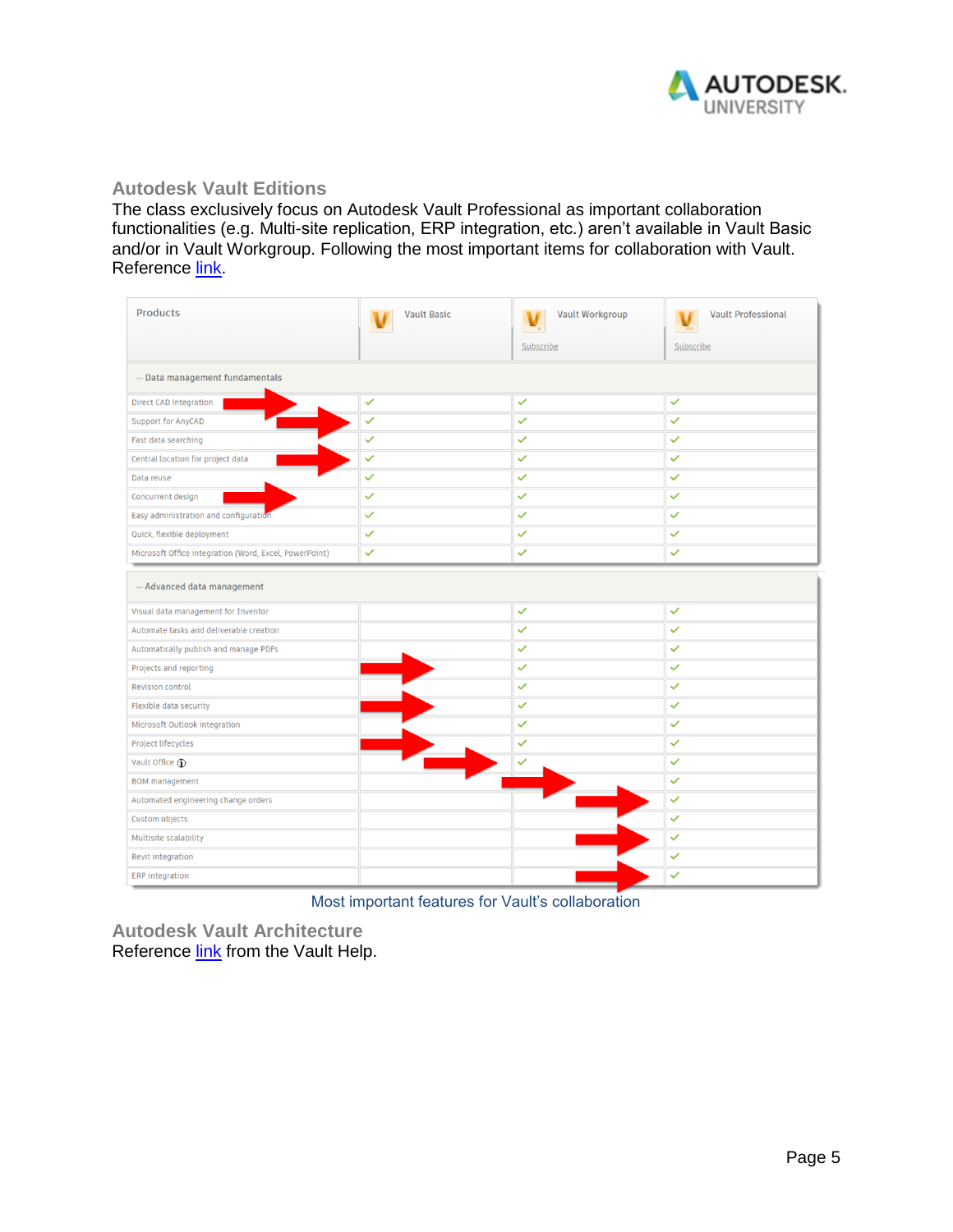

### **Collaboration setups**

To give you an idea how Vault works and what you need for a setup I created small use cases from my experience. I tried to keep the use case very simple as this class is for Vault beginners or those of just need an overview about Vault's capabilities regards to collaborations.

### **Design Team Collaboration**

Let's start with a really small design team consisting of 3 users. They use AutoCAD, AutoCAD Mechanical and Autodesk Inventor and work together on a design. To get a start with Vault you need the following Vault components

- Vault server As central data storage location for your design projects
- Autodesk Vault Client (Vault Explorer) Needs to be installed on each seat to browse the complete Vault structure and perform file-based operation depending on your permission level.
- AutoCAD® Vault Add-in & Inventor® Vault Add-in The add-ins come along with the Vault Client installation as far as the supported Autodesk application was installed beforehand.

Please, watch the video in the presentation to get an idea how you can add AutoCAD and Inventor data to the Vault.

#### **Design Team Collaboration**

For larger design teams mostly, a design or project manager is needed who is responsible for the approval of a design. Those personas don't necessarily need CAD applications and a full Vault Client. They can use

• Autodesk Vault Office Client Needs to be installed on each design or project manager seat. No CAD applications are needed.

The Vault Office client is similar to the full Vault client, but provides only non-CAD file and folder data management options. This client is ideal for users who do not need all of the CAD functionality of a full Vault client, but who still need to manage documents in a vault.

Please, watch the video in the presentation to get an idea how the Vault Office Client can be used.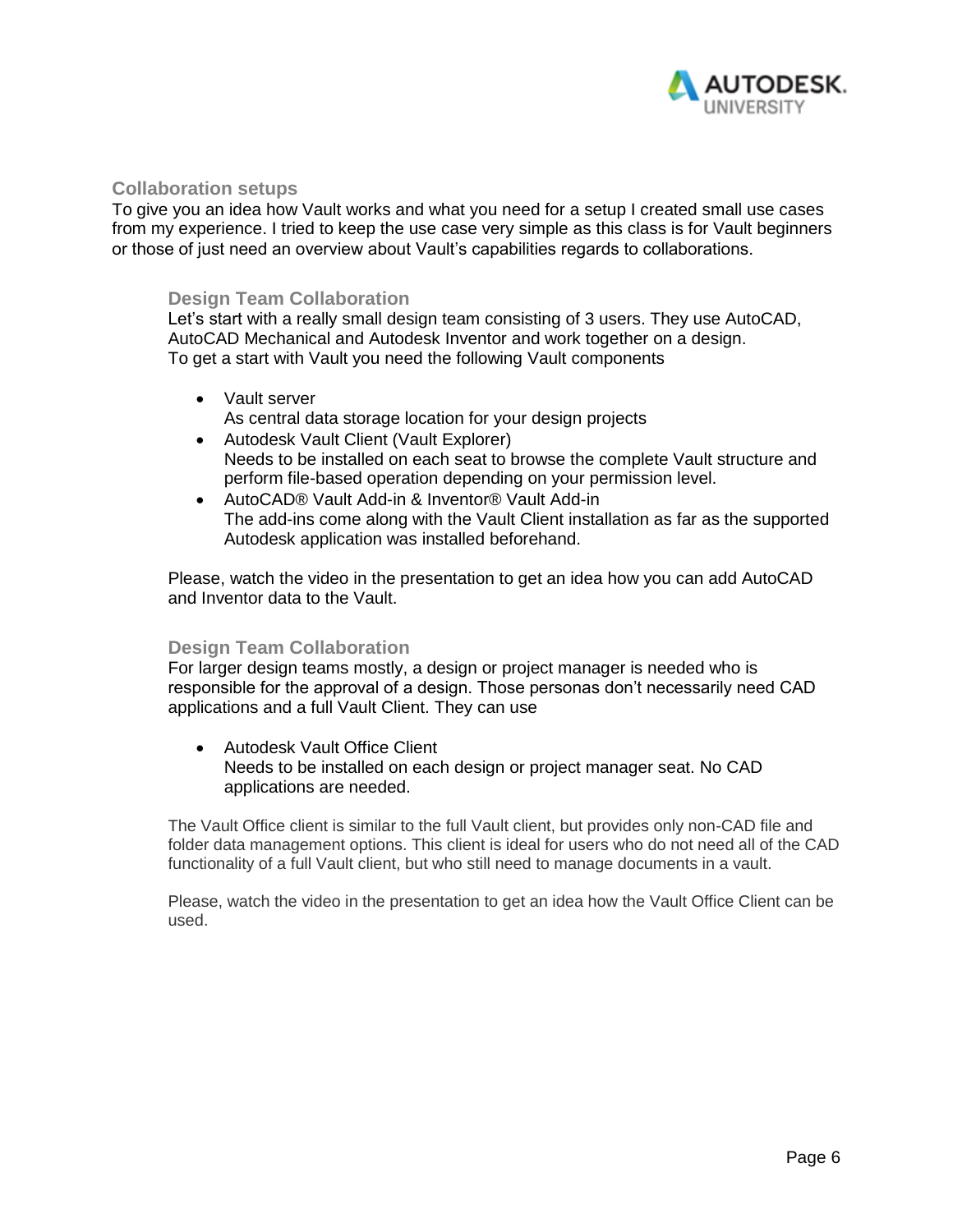

## **Collaboration across Departments**

Let's integrate classic non-CAD users like shop floor, purchase and sales departments only need a read-only access. Every one of those personas have the Internet Explorer or other browsers support the Autodesk Design Review (ADR) plug-in.

• Autodesk Vault Thin Client There is no client installation necessary as users access the Vault via supported browsers

The Vault Thin Client lets you browse the contents of a vault. If you have a Vault Office license, you can also perform file management tasks, such as adding files to a vault and checking files in and out of a vault.

Autodesk Vault Professional users can also review items and bills of materials (BOMs).

Please, watch the video in the presentation to get an idea how the Vault Office Client can be used.

#### **Collaboration across Sites**

The multiple site environment allows users to design products across multiple locations as if all the users were in one location.

- Autodesk Vault File Server (AVFS) The AVFS is installed on a site server and only holds the File Store. A Windows SQL server isn't necessary as the AVFS directly communicates with the SQL instance of the main site (ADMS).
- Autodesk Vault server Beside the main Vault server another Vault server is installed on a site. Each site owns its ADMS and SQL server.

You need to consider several factors when deciding if you want to set up a multiple site environment.

- Network reliability.
- Network latency and Bandwidth between sites. (Should be low latency and high bandwidth.)
- Number of remote sites.
- Number of users per site.
- Size and number of files to replicate per day/per hour.
- Estimated number of concurrent users.